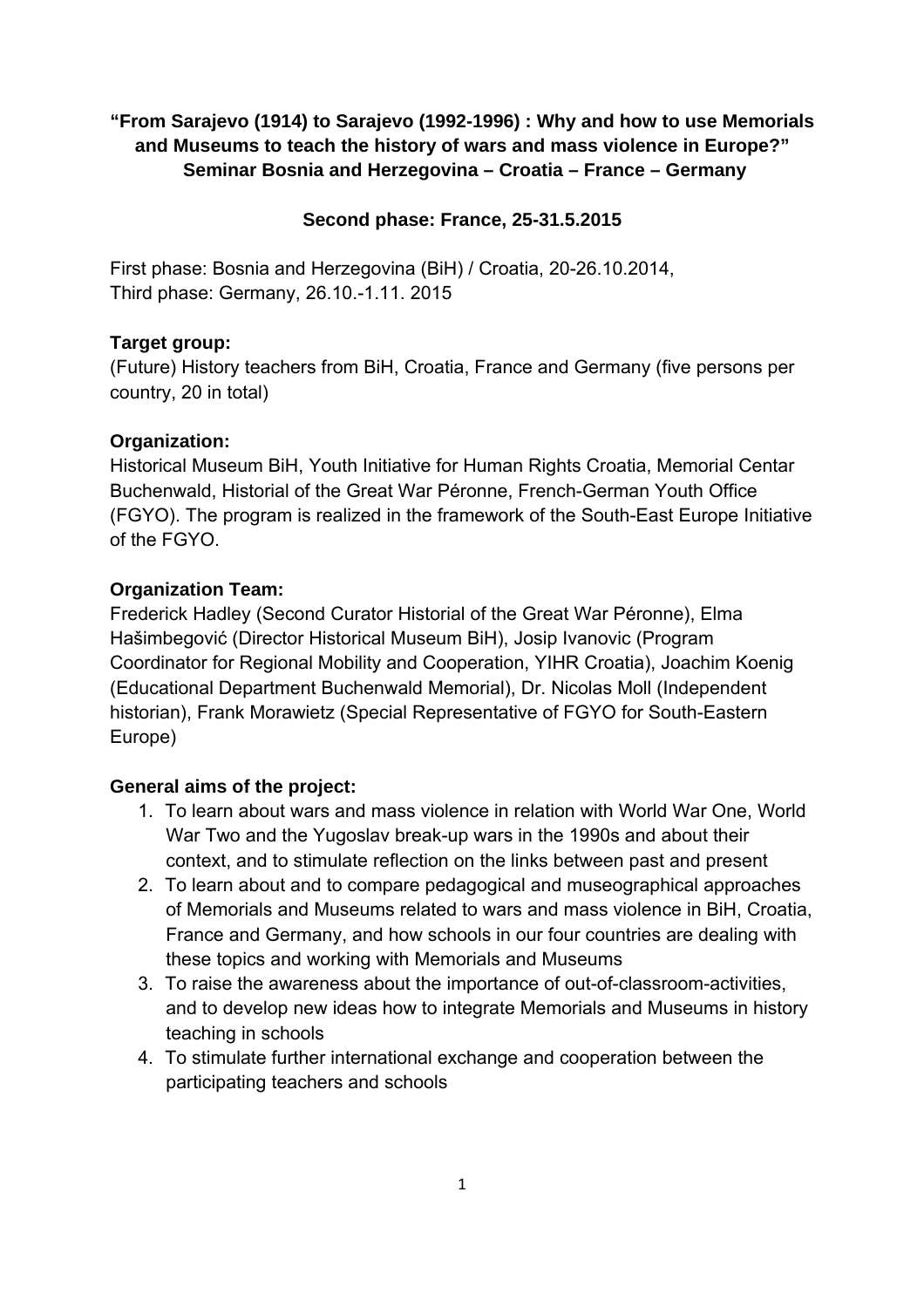# **Previsional Program Second phase: France, 25-31.5.2015**

Specific aims:

- To learn about museographical and pedagogical approaches in different memory sites in France, in relation with World War One and World War Two (with a special emphasis on World War One)
- To compare pedagogical approaches used in the different countries represented in the project
- To elaborate concrete ideas for pedagogical projects of international cooperation among the participants

Monday 25 May 2015:

Arrival in Paris. *Accomodation in Paris:*  IBIS Paris Avenue d'Italie, 15 bis Avenue d'Italie, 75013 PARIS Tel. (+33) +33)1/53796000 http://www.accorhotels.com/gb/hotel-5543-ibis-paris-avenue-d-italie-13th/index.shtml

Tuesday 26 May 2015

Until 8h30: Check-out of the hotel

8h30: Meeting in the lobby of the hotel and walk to the French-German Youth Office (51, rue de l´Amiral-Mouchez, 75013 Paris)

9h Introduction to the program / Feedback about the first phase and what happened since / "Dancing chairs"-exercice - presentation of participants

10h: "The teaching of World War One in Bosnia and Herzegovina, Croatia and Germany": Powerpoint presentations from the groups from BiH, Croatia and Germany" (10 minutes each)

10h45: Coffee Break

11h00: "Memory politics in France, with a specific focus on World War One": presentation by Alexandre Lafon, Advisor for pedagogical action at the Mission for the Centenary of the First World War, followed by discussion

12h45: Lunch at the "Maison d'Espagne" in the Cité Universitaire

14h: "The teaching of World War One in France": Presentation by Hubert Tison, General Secretary of the French Association of History and Geography Teachers, followed by discussion

15h45:Break

16h-18h: "My relation to the First World War": Work in parallel groups, followed by plenary for restitution of the work group: Differences and similarities in perceptions related to World War One

18h30: Departure by bus for Péronne.

21h00: Supper at the Youth Hostel ("Auberge des Remparts") in Péronne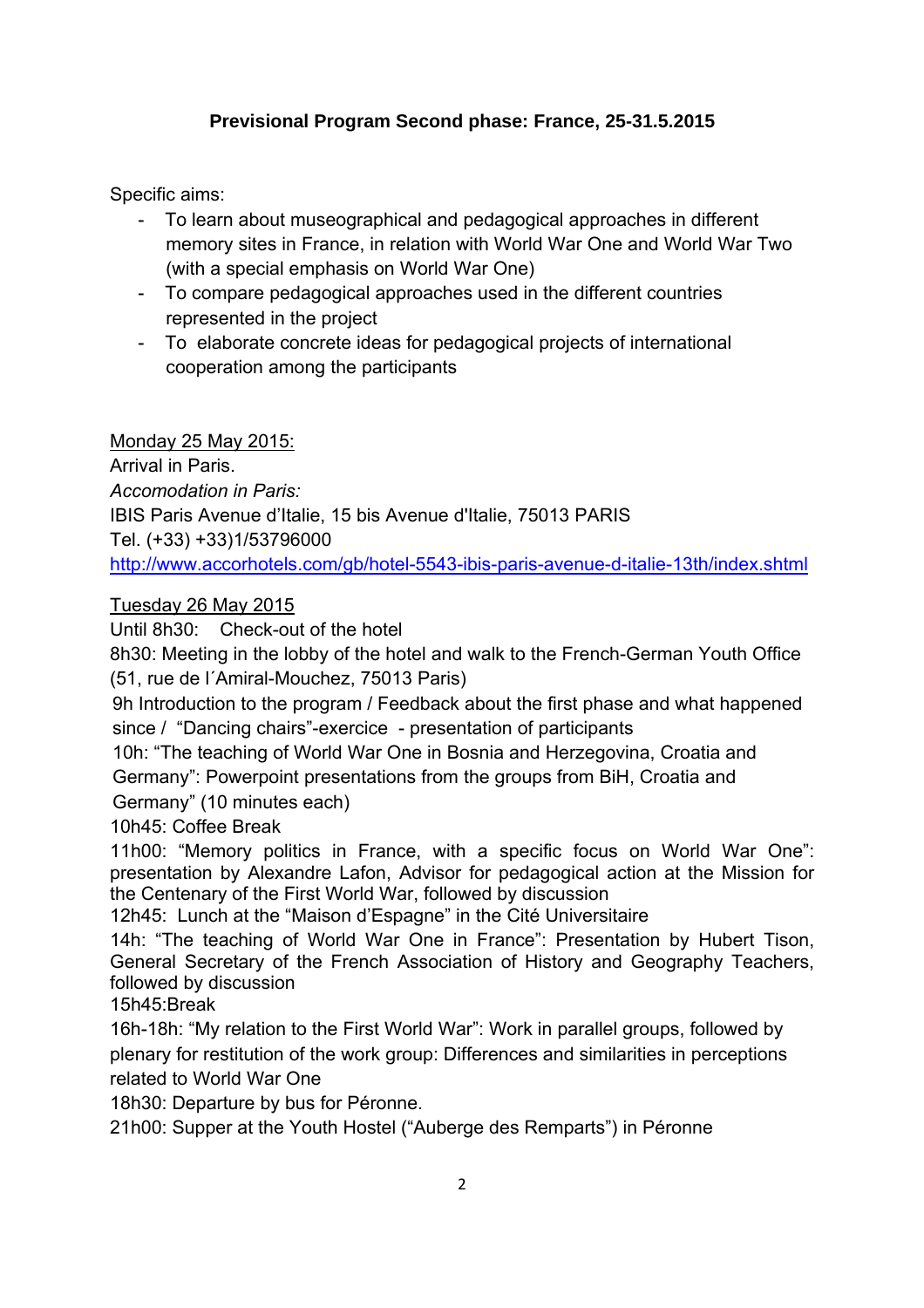*Accomodation in Péronne:*  Auberge des Remparts, 17 rue Beaubois, 80200 PERONNE Tél. : +33 (0)3 22 88 41 10 http://www.aubergedesremparts.fr/

Wednesday 27 May 2015:

9h30: Visit of the Historial of the Great War in Péronne

11h30: Feedback session

12h30: Lunch Break

14h: Participation in a Pedagogical Workshop of the Historial

16h30: Coffee break

16h45-18h30: How do we teach the history of World War One? Exchange of concrete methodologies and teaching experiences among the participants - best/failed practices.

20h: Dinner at the restaurant "Gars du Nord"

Thursday 28 May 2015:

9h: Visit of the battlefields of the Somme (by bus)

12h30: Lunch in Authuiles.

14h: Visit of Somme 1916 Museum in Albert and presentation of the pedagogical activities of the Museum

15h30: Feedback session.

17h-18h30: What kind of international projects could we organize between us and how to do it?

19h: Dinner at the restaurant "Le Bistrot d'Antoine"

21h (optional): World War One in movies – Presentation and screening of "The Paths of Glory" from Stanley Kubrick

## Friday 29 May 2015

9h: Departure by bus to the Resistance Museum in Fargnier

10h: Lecture on the history and memory of World War Two in France, by Nicolas Moll 11h: Visit of the Resistance Museum and presentation of its pedagogical activities,

with Helene Luisin, director of the Museum

13h: Lunch in Restaurant "Pacha" in Chauny

14h30: Visit of the Deportation Museum in Royalieu and presentation of its

pedagogical activities, with Anne Bonamy, director the Museum

17h: Departure by bus to Péronne

18h: Arrival in Péronne

19h30: Dinner at the restaurant "Le Central"

Saturday 30 May 2015

9h: Feedback session about the day before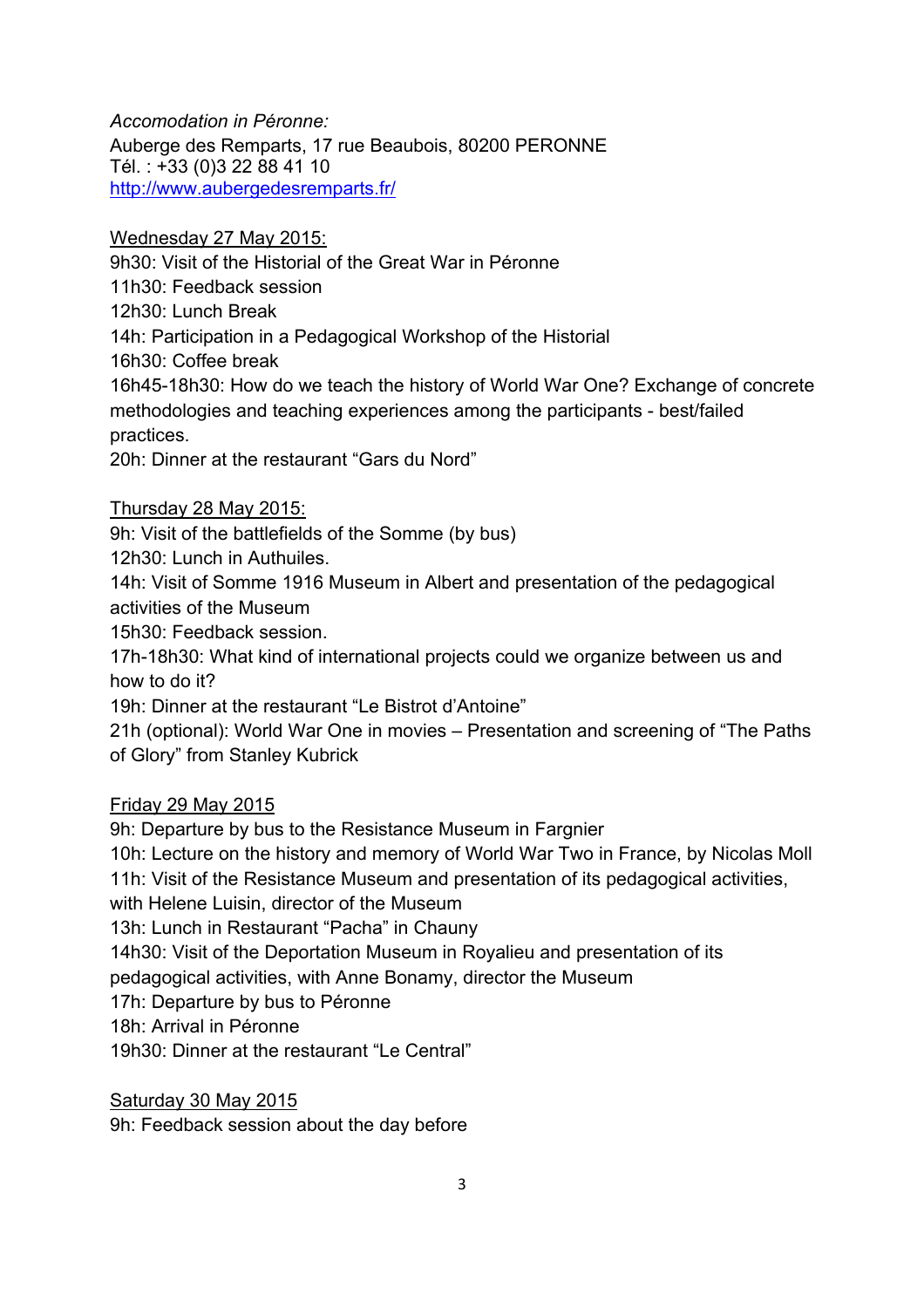10h: What do we want to do together? Creative result-oriented Open Space – Parallel workshops, for example to prepare a cooperation project between schools, to develop teaching material about the sites and museums seen in the two first phases, or to develop new pedagogical material on World War One or another subject 12h30: Lunch at the restaurant "Les archers" 14h30: Presentation of the working plans which have been elaborated in the morning

and definition of tasks

16h30: Break

16h45-17h45: Evaluation and perspectives for the third phase in Germany 20h: Farewell dinner at the restaurant "Louis XI"

Sunday 31 May 2015:

Early morning: Departure by bus to Charles de Gaulle – Airport in Paris

# **Participants:**

Ena Bišćević, History Student, University of Sarajevo (BiH)

Henrike Bogacki, University of Frankfurt, Student Teacher, Frankfurt (D)

Saša Buljević, Faculty of Philosophy Sarajevo, MA student, Sarajevo (BiH)

Laurent Doucet, Lycée des Métiers Antoine de Saint-Exupery, History-Geography Teacher, Limoges (F)

Pierre Feran, Director of the Youth Hostel in Amiens (F)

Brigitte Güth-Mayr, Helmholtzschule Frankfurt, History Teacher, Frankfurt (D)

Samir Hasanagić, Serb Orthodox Gymnasium *Kantakuzina Katarina Branković,* History Teacher, Zagreb (HR)

Elma Hodžić, History Museum of Bosnia and Herzegovina, Volunteer, Sarajevo (BiH)

Melanie Huchler, Free University Berlin, History Student, Berlin (D)

Senada Jusić, Elementary School "Umihana Čuvidina", History Teacher, Sarajevo (BiH)

Danilo Kovač, Gymnasium Banja Luka, History Teacher, Banja Luka (BiH)

Nina Kraus, Free University Berlin, History Student, Berlin (D)

Angelika Martin, Helmholtzschule Frankfurt, History Teacher, Frankfurt (D)

Mislav Matišić, History Student in Novi Sad (Serbia)

Vincent Moissenet, Collège André Malraux de Paron, French Teacher and Pedagogical Advisor, Sens (F)

Nikola Puharić, University of Zagreb, History Student, Zagreb (HR)

Vedran Ristić, III. Gymnasium Osijek, History Teacher, Osijek (HR)

Tomislav Šimić, Jewish Elementary School *Lauder Hugo Kon*, History Teacher, Zagreb (HR)